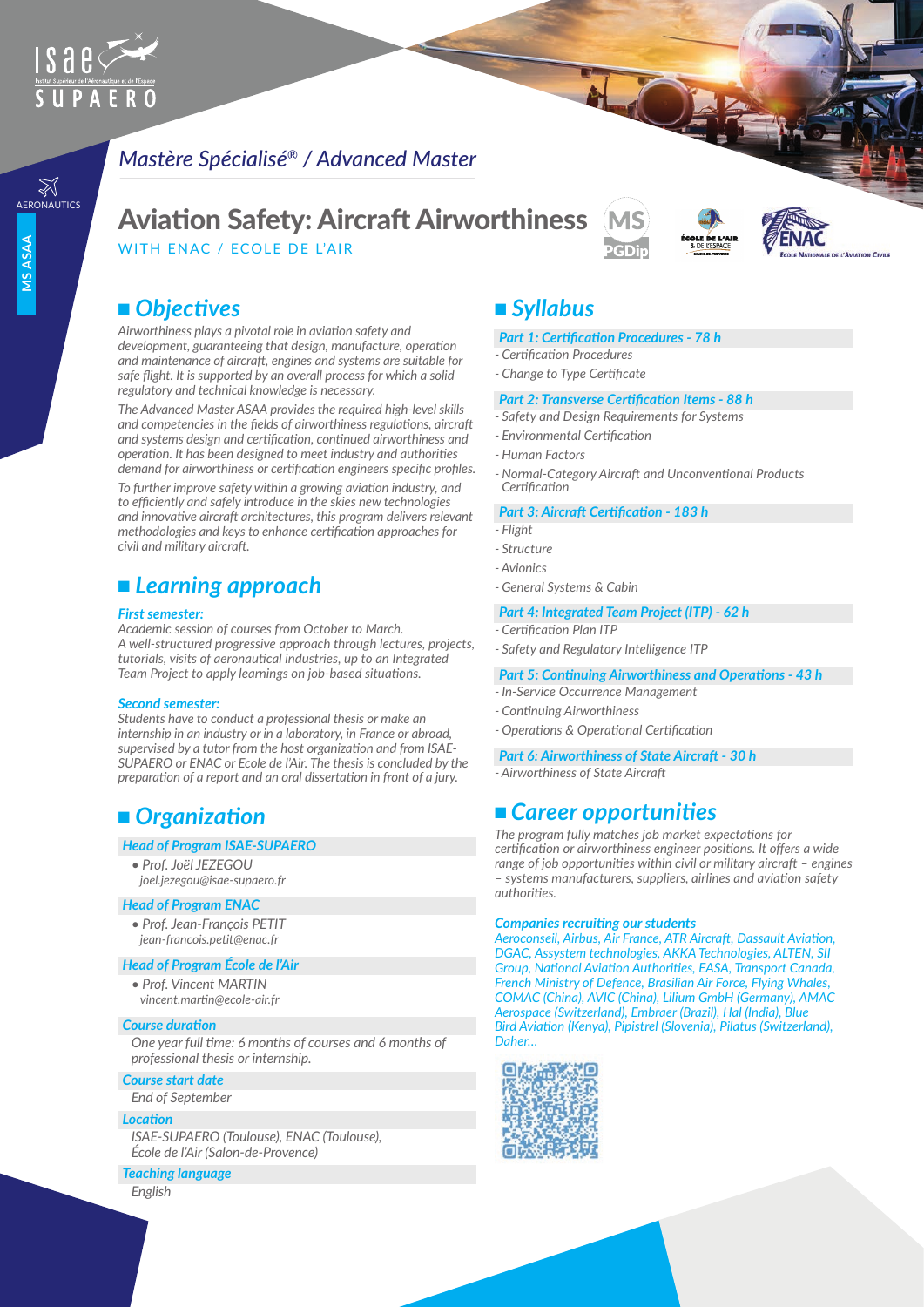

#### *Why did you choose ISAE-SUPAERO and apply for this MS? What were your objectives?*

#### *UMAIR SUFYAN*

*Graduated in 2020 Chargé de certification | Aura Aero* 

*My main objective for the master's program was to enhance my knowledge in the field of aircraft certification and airworthiness. My aim was to transition from my current position in the field of continuing airworthiness towards aircraft certification and airworthiness. This master's program not only offered a comprehensive course for my needs but also allowed me to be close to a hub of aviation activities in Europe. ISAE-SUPAERO and ENAC are well established institutions with strong roots in the aviation sector. Joining a program here came with the opportunity to be able to learn from, interact with and be approachable to the large number of companies that are partners with ISAE-SUPAERO.*

*THABO CHARLES MOATE Graduated in 2020 Certification Engineer | South African Civil Aviation Authority*

*A scholarship was offered through a collaborative effort between the Governments of South Africa and France, to learn a more advanced skill in aviation safety and aircraft airworthiness to complement my daily duties. This programme proved to be more relevant for the advanced subject matter and practical experience it offered.* 

#### *According to your experience, what are the strong assets of this master?*

*The ASAA program is conducted by a large number of professionals who are experts in their respective domains in the industry. The best part about the program was being able to learn from them in real world scenarios. The course contents were tailored to meet the exact needs of the industry which gives students the required knowledge to start a career in Airworthiness and be successful.* 

#### *What are your career plans?*

*ISAE-SUPAERO also gave me the opportunity to work on learning about certification of innovative technologies. In my current company we are developing such an aircraft aimed to meet the needs of the future. My aim is to continue working in this domain and develop the methods necessary to certify innovative designs.*

*MS ASAA gives the learner the most basic principles that build up to the complex level of safety requirements but in a simplified and more concise manner. This further gives the learner an experience as both an innovator in the industry (to show compliance with the regulations) and as a regulator (to find compliance with the requirements) in certification of aviation products.* 

*Each subject matter is taught by the most experienced industry experts and students get to visit their place of work to see what they have experienced in class. The most interesting part was conducting a professional thesis through an internship at AURA-AERO, a technologically innovative aircraft manufacturer based in Toulouse, France.* 

#### *There are three areas/regions of interest;*

*South Africa: To take up a leadership or managerial role in line with the strategic intent and mandate of the SACAA. The MS ASAA programme has further skilled me in how aviation safety and airworthiness matters are handled and keep up to date with current events and developments in aviation.* 

*Southern African Development Community (SADC) and rest of Africa: It is imperative that the rest of Africa be accustomed to the international standards and safety requirements as set by ICAO and respective NAAs or organisations such as SASO and AFCOC through the transfer of skills and working groups.* 

*Globally: to be involved in the certification of innovative, technological advancement such as fully electric aircrafts, to also be in a working relationship with world-class civil aviation regulators.*